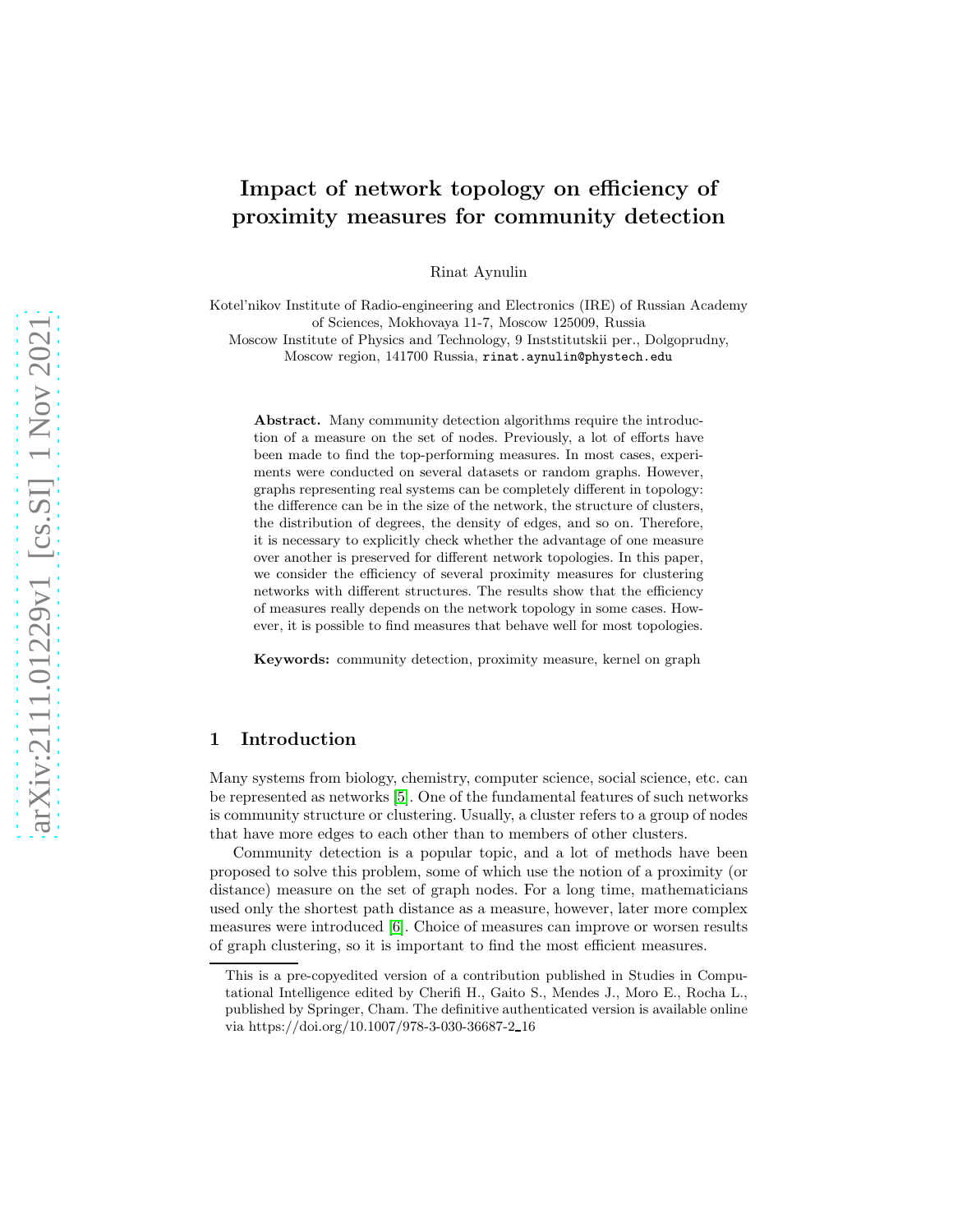#### 2 Rinat Aynulin

As already noted, real-world networks can represent different systems from different domains. Although they may have some common properties (e.g., power law degree distribution or scale-free property), it would be wrong to expect that they are all the same in structure. Indeed, the research results show a profound difference in the topological properties of networks [\[17\]](#page-9-2).

Previously, it was shown that the efficiency of community detection methods significantly depends on the network topology [\[19\]](#page-9-3). The main goal of this paper is to check if it is true for different proximity measures within the framework of a fixed clustering algorithm. We consider several proximity measures, i.e., Walk, Communicability, Forest, Heat, and PageRank. Their efficiency is tested in experiments in which networks with different topologies generated using the LFR model are clustered using the Spectral and the Ward method.

According to the results of the experiments, there is some relation between the efficiency of proximity measures and network topology. However, in most cases, the ranking of measures by the quality doesn't change, and we can find the top-performing measures.

## 2 Related Work

This section is divided into 2 parts. First, we discuss studies in which different measures are compared. In the second part, we provide a brief overview of previous works which take into account network topology when discussing clustering.

In [\[22\]](#page-9-4), authors used the Randomized Shortest-Path, Free Energy, Sigmoid Commute-Time, Corrected Commute-Time, and Logarithmic Forest measure for community detection in 15 real datasets. The top-performing measures were Randomized Shortest-Path and Free Energy. In [\[21\]](#page-9-5), 5 graph metrics are compared for document collections clustering.

[\[25\]](#page-10-0) shows the superiority of the Euclidean Commute Time metric over the standard Euclidean Distance. Measures are tested in experiments with several artificial datasets.

The concept of transformation of proximity measure was proposed in [\[11](#page-9-6)[,2\]](#page-8-0), and experiments on random graphs and some classical datasets revealed an increase in clustering quality when using transformed measures.

In [\[1\]](#page-8-1), a number of proximity measures, including Walk, Communicability, Heat, PageRank, and several logarithmic measures are used to find communities in SBM (stochastic block model) based networks with the Spectral method, and some of the measures lead to better results than others.

Previously, network topology has been already considered in the context of community detection. In [\[7\]](#page-9-7), the performance of such algorithms as Louvain, Infomap, label propagation, and smart local moving is examined for synthetic graphs and empirical datasets varying in size and edge density. In [\[12\]](#page-9-8), authors investigate the relationship between clusters quality and their sizes.

[\[19\]](#page-9-3) provides a study of the performance of community detection algorithms when applied to networks with different topologies and reveals some limitations of the current methods.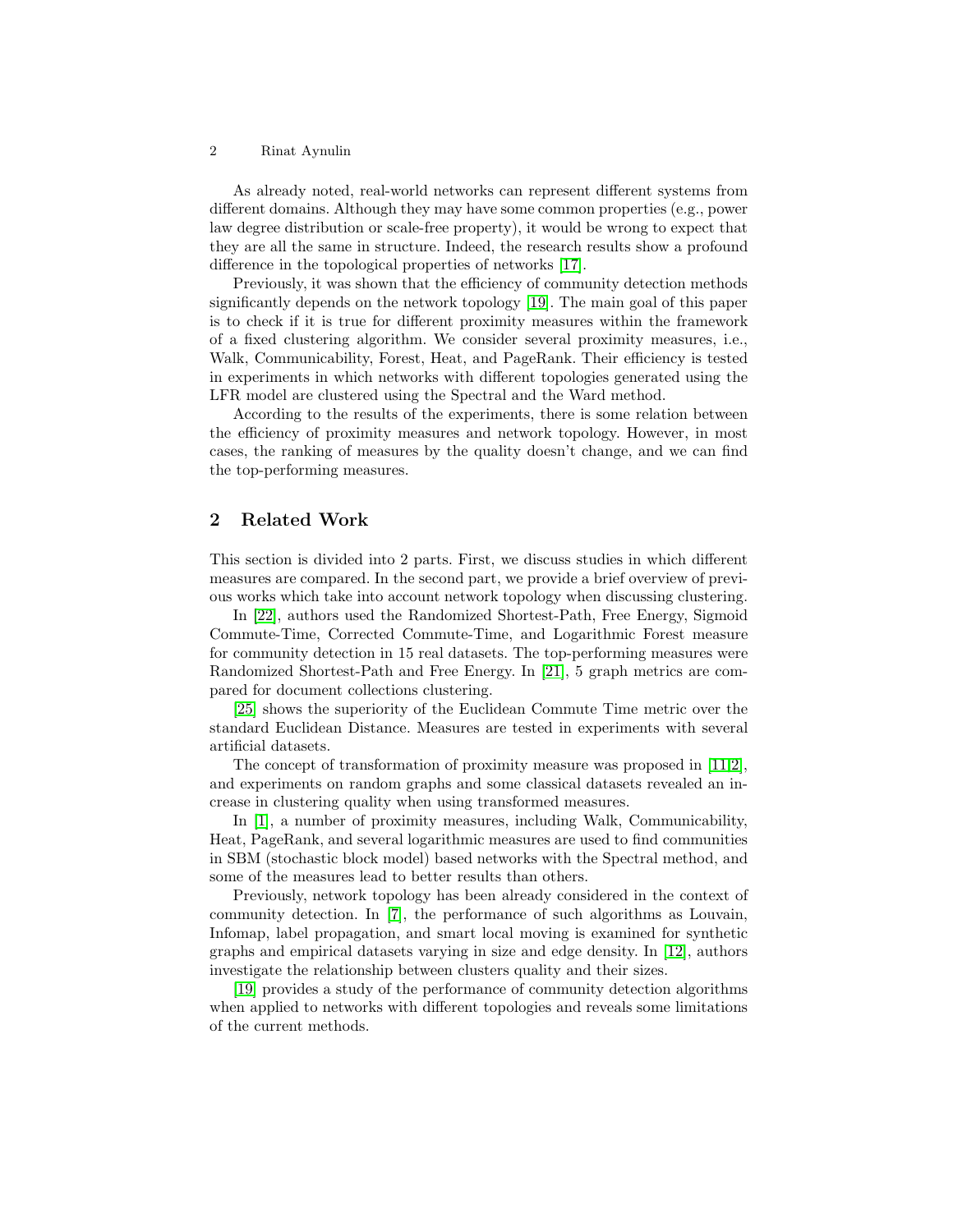## 3 Background and Preliminaries

#### 3.1 Definitions

We consider an undirected graph  $G = (V, E)$ , where V is the set of nodes and E is the set of edges (i.e., 2-element subsets of  $V$ ). The *degree* of a node is the number of edges connected to it, and the degree matrix  $D = diag(A \cdot 1)$  contains information about nodes' degrees. The adjacency matrix  $A = (a_{ij})$  for a graph G is a square matrix with  $a_{ij} = 1$  if there is an edge from node i to node j, and  $a_{ij} = 0$  otherwise. The Laplacian matrix L is defined as  $L = D - A$ , and  $P = D^{-1}A$  is the Markov matrix.

Given a graph G, by a *measure* we mean a function  $\kappa$  on the set of pairs of nodes that characterizes proximity or similarity between graph nodes. A kernel on a graph is a similarity measure which can be represented as a Gram matrix, i.e., symmetric positive semidefinite matrix  $K$  [\[1\]](#page-8-1).

#### 3.2 Clustering methods

In this paper, we study 2 clustering methods: Ward and Spectral.

Ward. This method was proposed by Ward in 1963 [\[24\]](#page-10-1). The Ward method is hierarchical agglomerative. The idea behind it is that at the first step of the algorithm each object is considered as a separate cluster. In the subsequent steps, the closest clusters are combined.

The distance between two clusters is defined as  $\delta(A, B) = \sum_{x_i \in A \cup B} d^2(x_i$  $m(A \cup B)) - \sum_{x_i \in A} d^2(x_i - m(A)) - \sum_{x_i \in B} d^2(x_i - m(B)),$  where  $m(A)$  is the center of cluster  $\tilde{A}$ . So, it is the increase in the sum of the squares of the distances of nodes to the cluster centers in the case of combining these clusters.

Initially, the sum of the squares is zero: each node is in its cluster. Then the clusters are combined so that the increment of the sum of squares is minimal.

Spectral. The general approach to implement the Spectral clustering is to apply the k-Means or another standard clustering method to eigenvectors of the Laplacian matrix of the graph.

For a detailed review and intuition behind the Spectral algorithm, we refer to an excellent tutorial by Ulrike von Luxburg [\[23\]](#page-9-9).

#### <span id="page-2-0"></span>3.3 Measures

We consider the following measures:

- Walk:  $K = \sum_{n=0}^{\infty} \alpha^n A^n = (I \alpha A)^{-1}, \alpha \in (0, q^{-1}),$  where q is the spectral radius of the adjacency matrix of a graph [\[4](#page-9-10)[,13\]](#page-9-11)
- Communicability (Comm):  $K = \sum_{n=0}^{\infty} \frac{\alpha^n A^n}{n!} = \exp(\alpha A), \ \alpha > 0$  [\[8,](#page-9-12)[9\]](#page-9-13)
- Forest:  $K = \sum_{n=0}^{\infty} \alpha^n (-L)^n = (I + \alpha L)^{-1}, \alpha > 0$  [\[3\]](#page-8-2)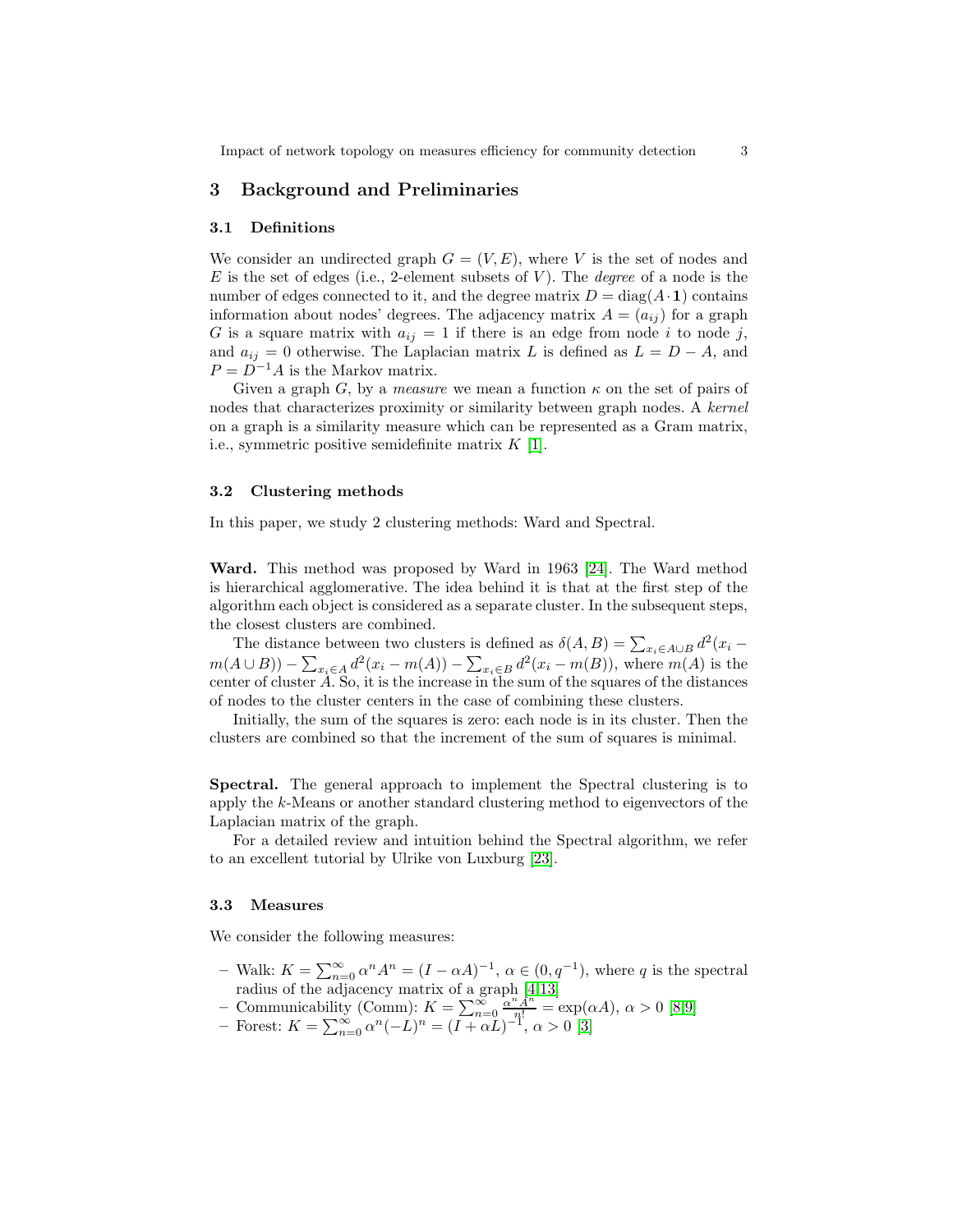4 Rinat Aynulin

- Heat: 
$$
K = \sum_{n=0}^{\infty} \frac{\alpha^n (-L)^n}{n!} = \exp(-\alpha L), \ \alpha > 0
$$
 [14]  
- PageRank (PR):  $K = (I - \alpha P)^{-1}, \ 0 < \alpha < 1$  [18]

It is important to note that because of the kernels definitions, the eigenvectors are the same for the Walk and Communicability, and Forest and Heat measures [\[1\]](#page-8-1). Consequently, the Spectral clustering will lead to the same partitions for these 2 pairs, and we will use only 3 measures (i.e., Walk, Forest, and PageRank) instead of 5 when discussing results for the Spectral method.

#### 3.4 Network Generation

To generate networks with different topologies, we use the LFR model introduced by Lancichinetti et al. in [\[15\]](#page-9-16). Generated networks share a number of features which real networks have, e.g., the power law degree and community size distributions.

Changing the model input parameters, one can get networks varying in size, average degree, power law exponent for the degree and community size distributions, minimum and maximum size of clusters, and clusters quality, i.e., the fraction of inter-community edges. Together, this allows one to get graphs with completely different structures. We discuss chosen input parameters and reasons for this choice in Section [4.](#page-3-0)

#### 3.5 Clustering Quality Evaluation

For clustering quality evaluation, the Adjusted Rand Index (ARI) introduced in [\[10\]](#page-9-17) is used. Reasons for using this quality index are provided in [\[16\]](#page-9-18).

ARI plays an important role in the study, so we will briefly explain it.

Initially, the Rand Index was introduced in [\[20\]](#page-9-19). If X and Y are two different partitions (clusterings) of  $n$  elements, let  $a$  be the number of pairs of elements that are in the same clusters in  $X$  and  $Y$ , and  $b$  the number of pairs of elements that are in different clusters in X and Y. Then the Rand Index equals to  $\frac{a+b}{\binom{n}{2}}$ .

The idea here is simple: it is the number of agreements between two partitions divided by the total number of pairs. Unfortunately, the Rand Index has a drawback: the expected value of the Rand Index is not zero for random partitions. So, it should be corrected, and ARI is the corrected version of the Rand  $Index: \overline{ARI} = \frac{Index - ExpectedIndex}{MaxIndex - ExpectedIndex}.$ 

For ARI, 1 refers to perfect matching, while 0 is characteristic of random labeling.

# <span id="page-3-0"></span>4 Experimental Methodology

In this study, measures are tested in experiments with networks generated using the LFR model. To obtain different topologies, the following 6 input parameters of the LFR model are varied: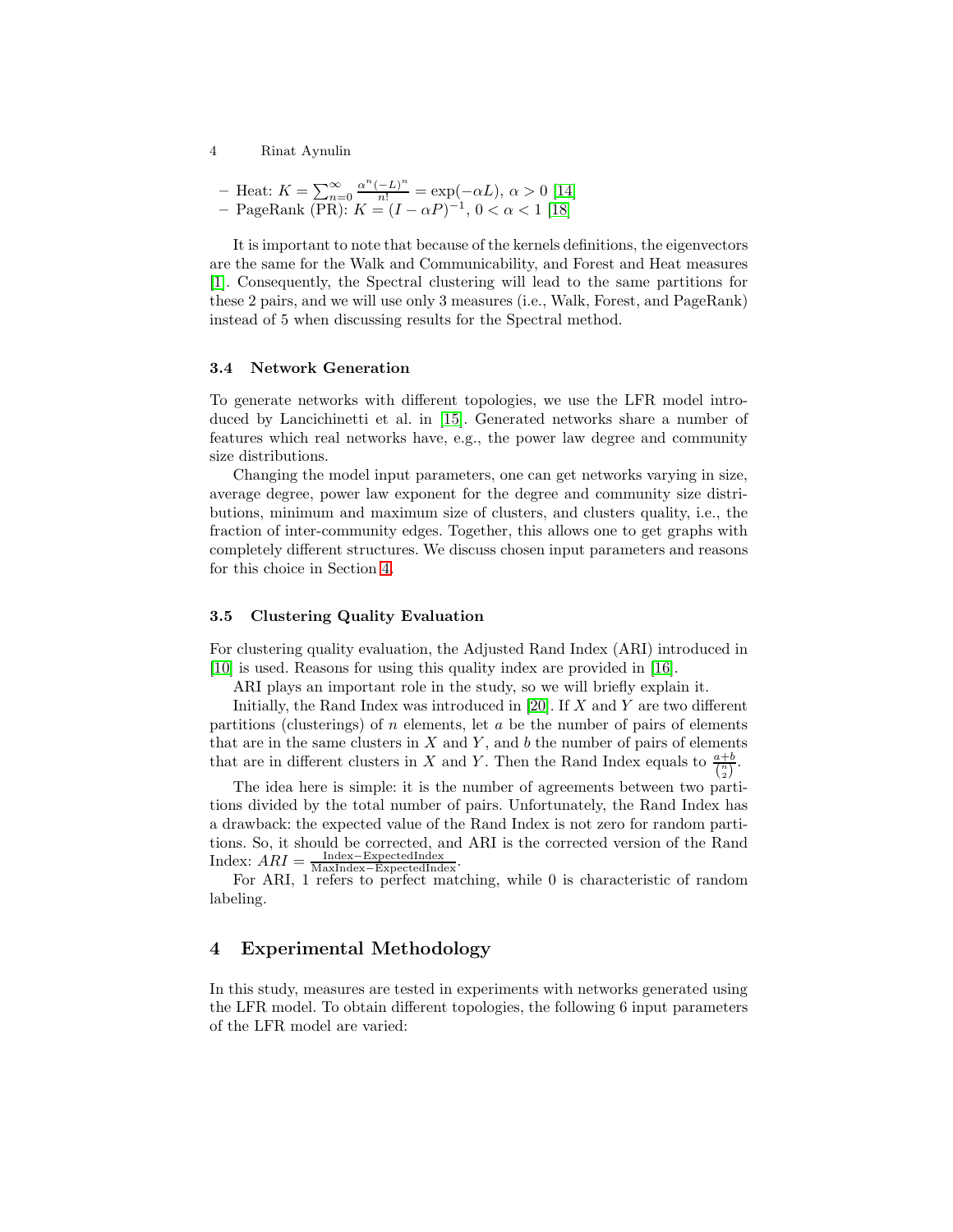Impact of network topology on measures efficiency for community detection 5

- $-$  **Network size**  $(n)$ . Obviously, real networks are different in size. Due to the computational limits, we cannot generate really big networks, so graphs are generated with the following numbers of nodes: 100, 300, 500, 1000, 2000, 3000.
- **Average degree**  $(m)$ . Varying average degree from 2 to 15 with step 1 allows obtaining networks from very sparse (for which the clustering quality will be close to 0, regardless of other parameters) to pretty dense (with the clustering quality close to 1 for networks with good community structure).
- Power law exponent for the degree distribution  $(\tau_1)$ . The power law exponent is usually considered to be in the range from 2 to 3 [\[17,](#page-9-2)[15\]](#page-9-16). We use the following values of  $\tau_1$ : 2.0, 2.2, 2.4, 2.5, 2.6, 2.8, 3.0.
- Power law exponent for the community size distribution  $(\tau_2)$ . Like the degree distribution, the community size distribution was also reported to follow the power law with the typical limits  $1 < \tau_2 < 2$  [\[15\]](#page-9-16). Networks generated in this study have the power law exponent for the community size distribution varying from 1 to 2 with step 0.25.
- $-$  Minimum and maximum communities size (cmin and cmax). Changing the limits for the communities size, we can get networks with a lot of small communities, few big communities, and intermediate stages between them. As a baseline, for  $n = 300$ , the following limits are used: [20, 50], [50, 80], [80, 140], [140, 185], and if the network size is different, then the limits are scaled accordingly.
- **Fraction of inter-community edges**  $(\mu)$ . This parameter allows to change the quality of communities. We vary  $\mu$  in the range from 0.1 to 0.6 with step 0.1.

Graphs are generated in the following way: the basic configuration is  $n = 300$ ,  $m = 5, \tau_1 = 2.5, \tau_2 = 1.5, \text{ } cmin = 80, \text{ } cmax = 140, \mu = 0.2. \text{ Then, one of the}$ parameters varies from the basic configuration within the limits described above. After generation, networks are clustered with each of the measures listed in Section [3.3](#page-2-0) using the Ward and Spectral method.

Each of the measures depends on the parameter. Therefore, we also search for the optimal parameter, and the results include the clustering quality for the optimal parameter. As already noted, the quality of produced partitions is evaluated using ARI. To get a stable result, for each combination of parameters, 100 graphs are generated and the quality index is averaged over them.

### 5 Results

In this section, we discuss the results of the experiments described above.

Figure [1](#page-5-0) presents results for the Spectral method. As noted in Section [3.3,](#page-2-0) it is meaningful here to analyze results only for 3 measures out of 5 under research. The basic set of parameters is marked by a circle on each of the graphs. The x-axis shows the values of the varying parameter, while the value of average ARI is plotted on y-axis. When changing the community size limits, the average number of clusters for the generated networks is plotted on the x-axis.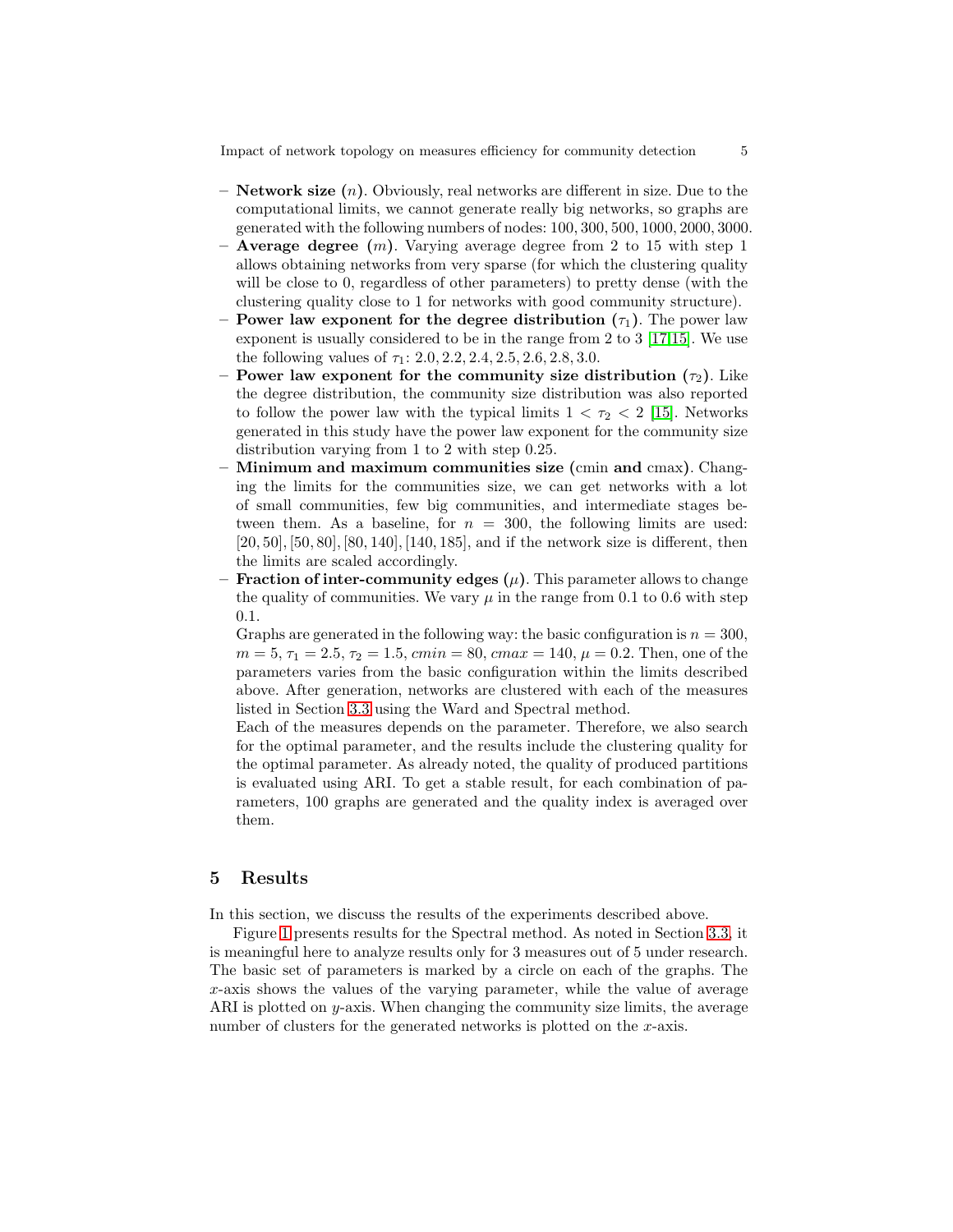<span id="page-5-0"></span>



(a) The size of the network is changing





(b) The average degree is changing

(c) The power law exponent for the degree distribution is changing

(d) The power law exponent for the community size distribution is changing



(e) The cluster size limits are changing

(f) The fraction of inter-cluster edges is changing

Fig. 1: Results for the Spectral method, point  $n = 300$ ,  $m = 5$ ,  $\tau_1 = 2.5$ ,  $\tau_2 = 1.5$ ,  $cmin = 80, cmax = 140, \mu = 0.2$  is marked

Both the clustering algorithm and the proximity measure may depend on the network topology. Common features of the plots for different proximity measures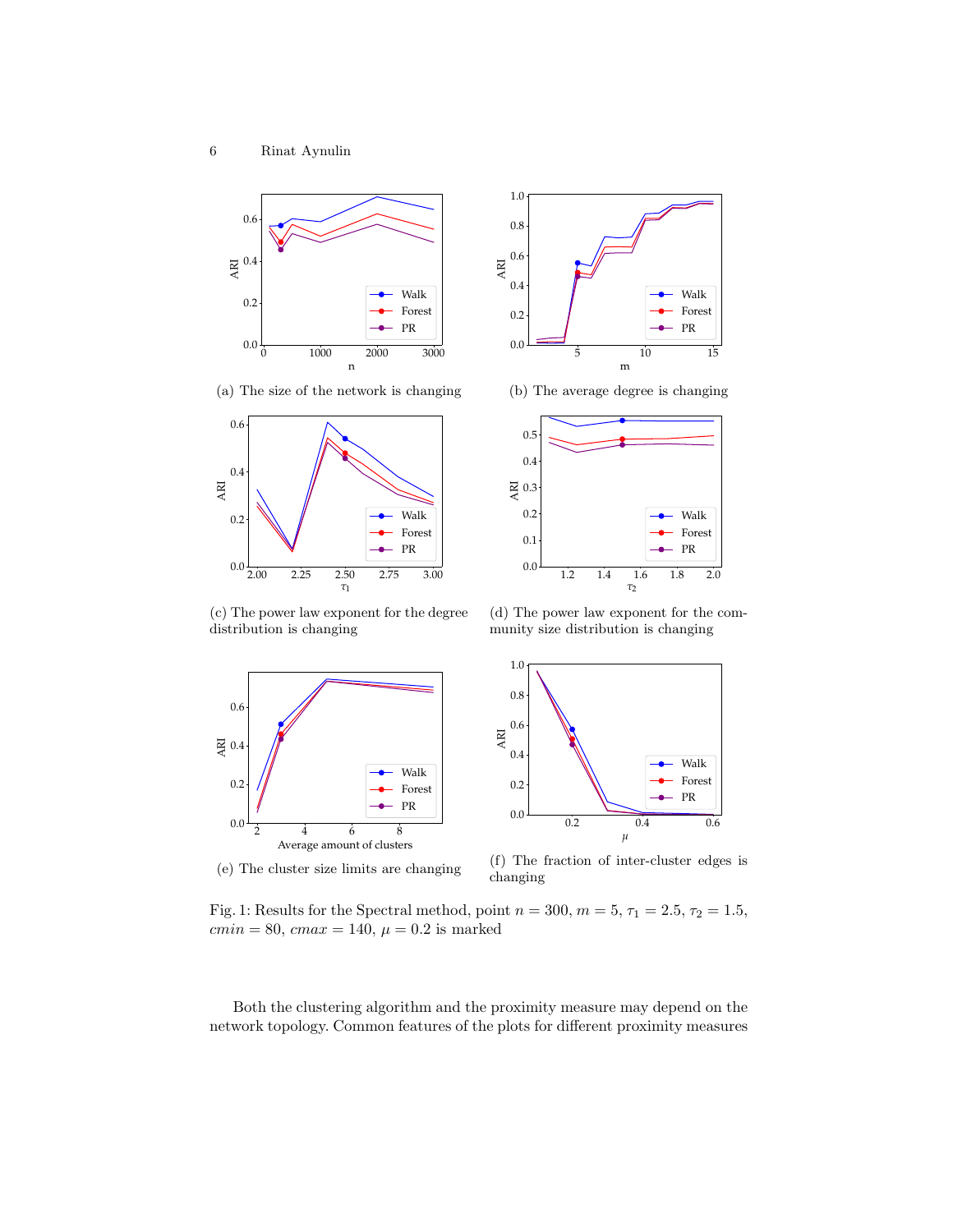show how the algorithm depends, while deviation from the general picture shows the dependence of the proximity measure on the network topology.

As can be seen, for the Spectral algorithm, all proximity measures behave similarly when topology changes. Their ranking by the quality index is also largely preserved. So we can conclude that when using the Spectral method, the dependence of the relative clustering quality on the network topology for each measure is almost absent, and the top-performing measure is Walk for most topologies.

Let's now look at common features of the plots for different measures and analyze how the clustering quality depends on the network structure for the Spectral algorithm itself.

According to Figure [1a,](#page-5-0) the Spectral method copes well with the network size increase. This is not generally true for all community detection algorithms [\[19\]](#page-9-3).

There is a rapid increase in the clustering quality when the average degree increases (Figure [1b\)](#page-5-0). This can be explained by the definition of the community on which the Spectral method bases. Like most clustering algorithms, this method looks for groups of nodes which are densely connected, and it is hard to do it when there are almost no edges in the network.

Figure [1c](#page-5-0) reveals an interesting relationship between the quality and the power law exponent for the degree distribution. For example, there are several local maxima and minima, and after the local minimum at  $\tau_1 = 2.2$  there is the peak at  $\tau_1 = 2.4$ . So far, there is no explanation for such behavior, and it can be explored more in-depth in future studies.

In Figure [1d,](#page-5-0) we can see that the quality is almost independent of  $\tau_2$ . According to Figure [1e,](#page-5-0) the clustering quality is better when there are a lot of small communities than there are few big communities.

Finally, in Figure [1f,](#page-5-0) one can see an expected steep decline in the quality when the fraction of inter-cluster edges increases.

Results for the Ward algorithm are presented in Figure [2.](#page-7-0) This algorithm is more sensitive to the choice of the proximity measure. This is most noticeable in Figure [2c,](#page-7-0) when we vary the power law exponent for the degree distribution. However, we can still find the measures which perform well for most topologies (Walk and Communicability), and the ranking of measures by the quality generally remains the same. So, generally the superiority of one measure over another is the fundamental property which doesn't depend on the network topology. However, there are a few exceptions. For example, PageRank outperforms all the other measures when there are a lot of small clusters (Figure [2e\)](#page-7-0).

An interesting relation can be seen in Figure [2f.](#page-7-0) According to it, the Forest and Heat measures are slightly worse than others when there are clear cluster structure and  $\mu = 0.1$ . But as soon as the cluster structure becomes slightly less distinct, and the fraction of inter-cluster edges increases to 0.2, their quality drops rapidly to zero. So, when using the Ward algorithm, Forest and Heat can detect clusters only if the community structure is distinct and there are almost no edges between clusters.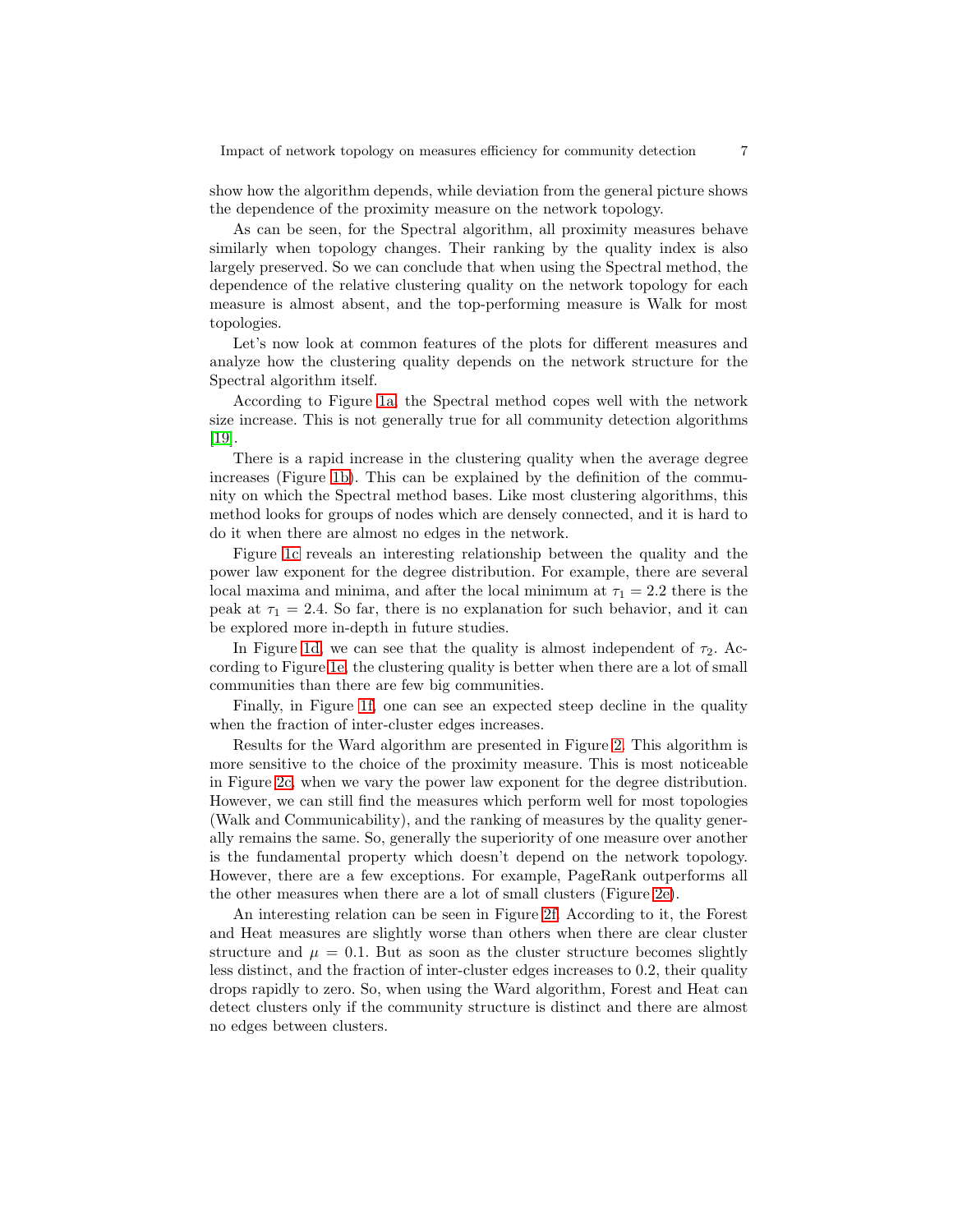<span id="page-7-0"></span>

2.5 5.0 7.5 10.0 12.5 15.0 m PR Heat Forest

Walk Comm

(a) The size of the network is changing



(b) The average degree is changing



(c) The power law exponent for the degree distribution is changing

(d) The power law exponent for the community size distribution is changing



(e) The cluster size limits are changing



(f) The fraction of inter-cluster edges is changing

Fig. 2: Results for the Ward method, point  $n = 300$ ,  $m = 5$ ,  $\tau_1 = 2.5$ ,  $\tau_2 = 1.5$ ,  $cmin = 80, cmax = 140, \mu = 0.2$  is marked

Let's now analyze the common features for all the measures, by which we can assess the impact of network topology on the Ward algorithm itself.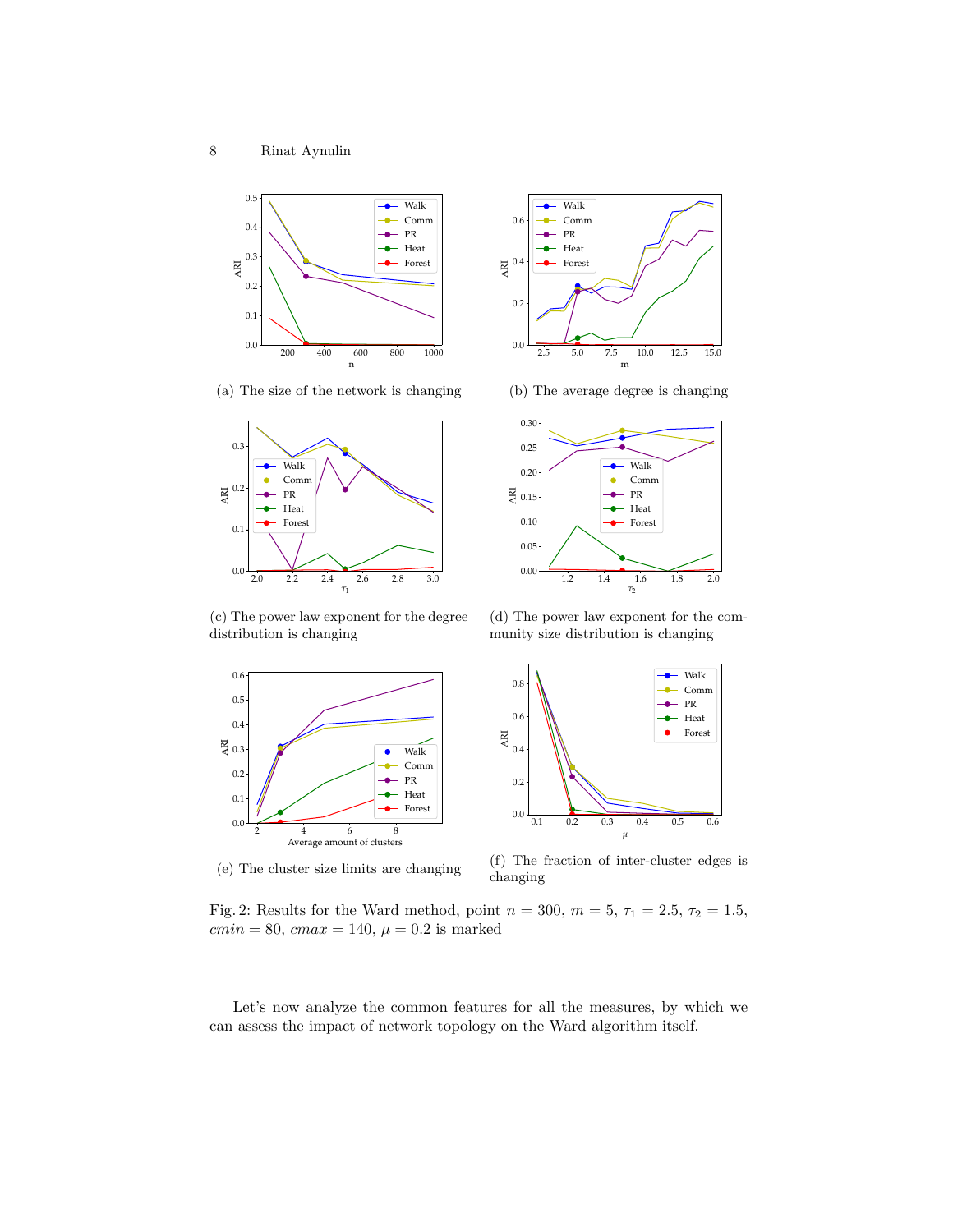Due to the computation limits, we used networks with  $n \leq 1000$  for clustering with the Ward method. However, even for this network size interval, in Figure [2a](#page-7-0) we can see that the performance of the Ward method degrades when the network size increases.

Similarly to the Spectral method, the quality of clustering increases with the increase in the average degree (Figure [2b\)](#page-7-0) and decreases with the increase in  $\mu$ (Figure [2f\)](#page-7-0). Also, according to Figure [2e,](#page-7-0) many small clusters are better than few big clusters for the Ward method. The explanation for these properties is the same as for the Spectral method.

Figure [2d](#page-7-0) shows that the power law exponent for the community size distribution still doesn't essentially affect the efficiency of community detection, although there are more fluctuations in comparison to the Spectral method. Ac-cording to Figure [2c,](#page-7-0) the relation between the efficiency and  $\tau_1$  is fuzzy, and it is hard to detect any common properties for all the measures.

We can also make some conclusions about the comparative efficiency of the Ward and the Spectral algorithms. According to the results of the experiments, the Spectral method outperforms the Ward method in most cases.

# 6 Conclusion

In this paper, we studied how the network topology affects the quality of community detection for such graph measures as Walk, Communicability, Forest, Heat, and PageRank. A variety of network topologies were generated using the LFR model, and resulting graphs were clustered using the Ward and the Spectral method in combination with each of the above measures.

As a result, we found that the efficiency of proximity measures depends on the network topology in some way. However, this dependence is not critical, and measures which are efficient for most topologies can be found. For the Spectral method, the most efficient measure is Walk. When the Ward method is used, the Walk and the Communicability measures outperform others in most cases.

Also, we have found some common features for all the measures. Using these common features, we can conclude how the algorithms themselves depend on the network topology. For example, the Ward and the Spectral methods prefer small clusters to big clusters.

## References

- <span id="page-8-1"></span>1. Avrachenkov, K., Chebotarev, P., Rubanov, D.: Kernels on graphs as proximity measures. In: International Workshop on Algorithms and Models for the Web-Graph. LNCS, vol. 10519, pp. 27–41. Springer (2017)
- <span id="page-8-0"></span>2. Aynulin, R.: Efficiency of transformations of proximity measures for graph clustering. In: International Workshop on Algorithms and Models for the Web-Graph. LNCS, vol. 11631, pp. 16–29. Springer (2019)
- <span id="page-8-2"></span>3. Chebotarev, P.Y., Shamis, E.: On the proximity measure for graph vertices provided by the inverse Laplacian characteristic matrix. In: 5th Conference of the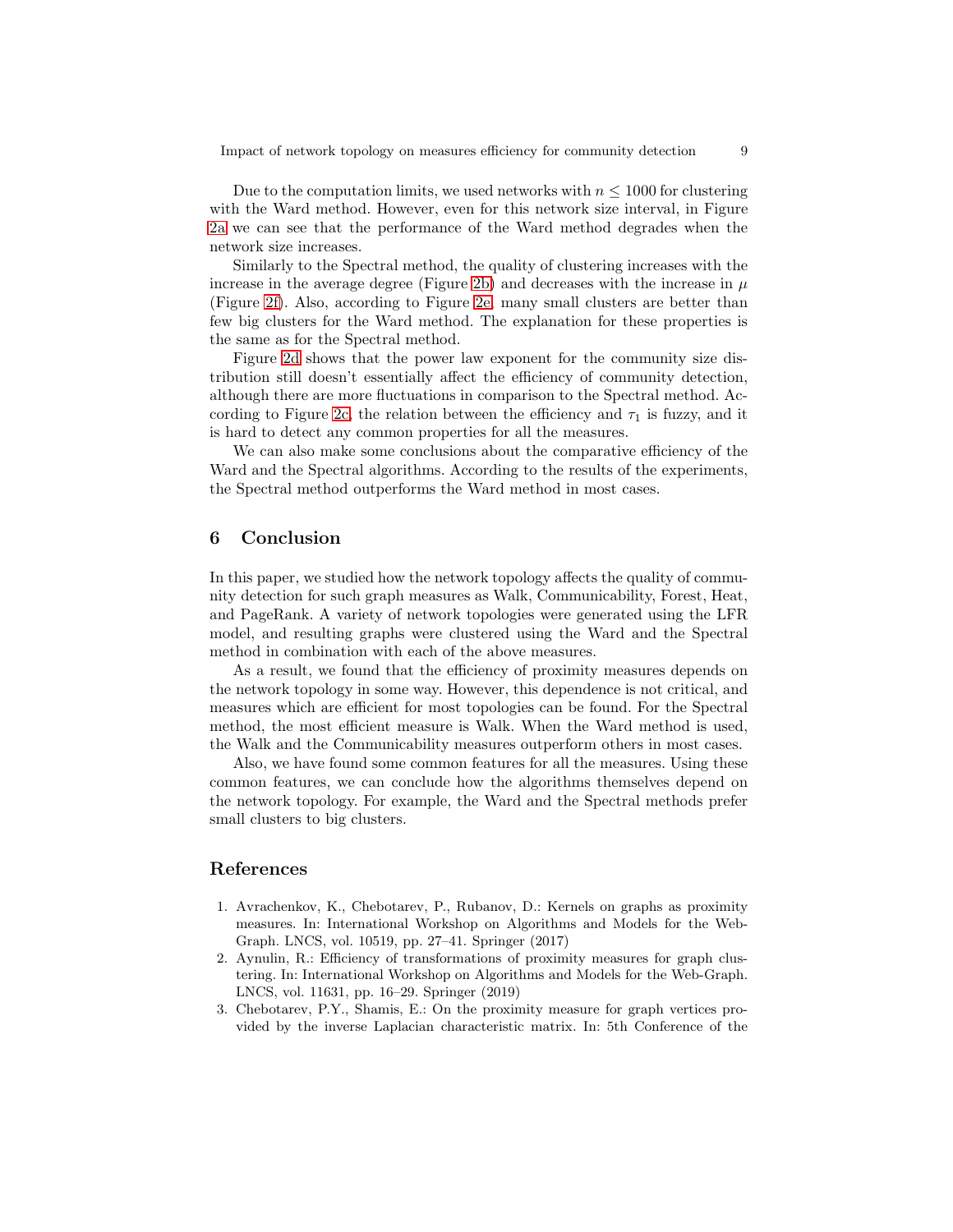10 Rinat Aynulin

International Linear Algebra Society, Georgia State University, Atlanta. pp. 30–31 (1995)

- <span id="page-9-10"></span><span id="page-9-0"></span>4. Chebotarev, P.: The walk distances in graphs. Discrete Applied Mathematics 160(10-11), 1484–1500 (2012)
- 5. Costa, L.d.F., Oliveira Jr, O.N., Travieso, G., Rodrigues, F.A., Villas Boas, P.R., Antiqueira, L., Viana, M.P., Correa Rocha, L.E.: Analyzing and modeling realworld phenomena with complex networks: a survey of applications. Advances in Physics 60(3), 329–412 (2011)
- <span id="page-9-7"></span><span id="page-9-1"></span>6. Deza, M.M., Deza, E.: Encyclopedia of Distances. Springer, Berlin (2016)
- 7. Emmons, S., Kobourov, S., Gallant, M., Börner, K.: Analysis of network clustering algorithms and cluster quality metrics at scale. PloS one 11(7), e0159161 (2016)
- <span id="page-9-12"></span>8. Estrada, E.: The communicability distance in graphs. Linear Algebra and its Applications 436(11), 4317–4328 (2012)
- <span id="page-9-13"></span>9. Fouss, F., Yen, L., Pirotte, A., Saerens, M.: An experimental investigation of graph kernels on a collaborative recommendation task. In: Sixth International Conference on Data Mining (ICDM'06). pp. 863–868. IEEE (2006)
- <span id="page-9-17"></span>10. Hubert, L., Arabie, P.: Comparing partitions. Journal of classification 2(1), 193– 218 (1985)
- <span id="page-9-6"></span>11. Ivashkin, V., Chebotarev, P.: Do logarithmic proximity measures outperform plain ones in graph clustering? In: International Conference on Network Analysis. PROMS, vol. 197, pp. 87–105. Springer (2016)
- <span id="page-9-8"></span>12. Jeub, L.G., Balachandran, P., Porter, M.A., Mucha, P.J., Mahoney, M.W.: Think locally, act locally: Detection of small, medium-sized, and large communities in large networks. Physical Review E 91(1), 012821 (2015)
- <span id="page-9-11"></span>13. Katz, L.: A new status index derived from sociometric analysis. Psychometrika 18(1), 39–43 (1953)
- <span id="page-9-14"></span>14. Kondor, R., Lafferty, J.: Diffusion kernels on graphs and other discrete input spaces. In: International Conference on Machine Learning. pp. 315–322 (2002)
- <span id="page-9-16"></span>15. Lancichinetti, A., Fortunato, S., Radicchi, F.: Benchmark graphs for testing community detection algorithms. Physical review E 78(4), 046110 (2008)
- <span id="page-9-18"></span>16. Milligan, G.W., Cooper, M.C.: A study of the comparability of external criteria for hierarchical cluster analysis. Multivariate behavioral research 21(4), 441–458 (1986)
- <span id="page-9-2"></span>17. Newman, M.E.: The structure and function of complex networks. SIAM review 45(2), 167–256 (2003)
- <span id="page-9-15"></span>18. Page, L., Brin, S., Motwani, R., Winograd, T.: The pagerank citation ranking: Bringing order to the web. Tech. rep., Stanford InfoLab (1999)
- <span id="page-9-3"></span>19. Pasta, M.Q., Zaidi, F.: Topology of complex networks and performance limitations of community detection algorithms. IEEE Access 5, 10901–10914 (2017)
- <span id="page-9-19"></span>20. Rand, W.M.: Objective criteria for the evaluation of clustering methods. Journal of the American Statistical association 66(336), 846–850 (1971)
- <span id="page-9-5"></span>21. Schenker, A., Last, M., Bunke, H., Kandel, A.: Comparison of distance measures for graph-based clustering of documents. In: International Workshop on Graph-Based Representations in Pattern Recognition. LNCS, vol. 2726, pp. 202–213. Springer (2003)
- <span id="page-9-4"></span>22. Sommer, F., Fouss, F., Saerens, M.: Comparison of graph node distances on clustering tasks. In: International Conference on Artificial Neural Networks. LNCS, vol. 9886, pp. 192–201. Springer (2016)
- <span id="page-9-9"></span>23. Von Luxburg, U.: A tutorial on spectral clustering. Statistics and computing 17(4), 395–416 (2007)